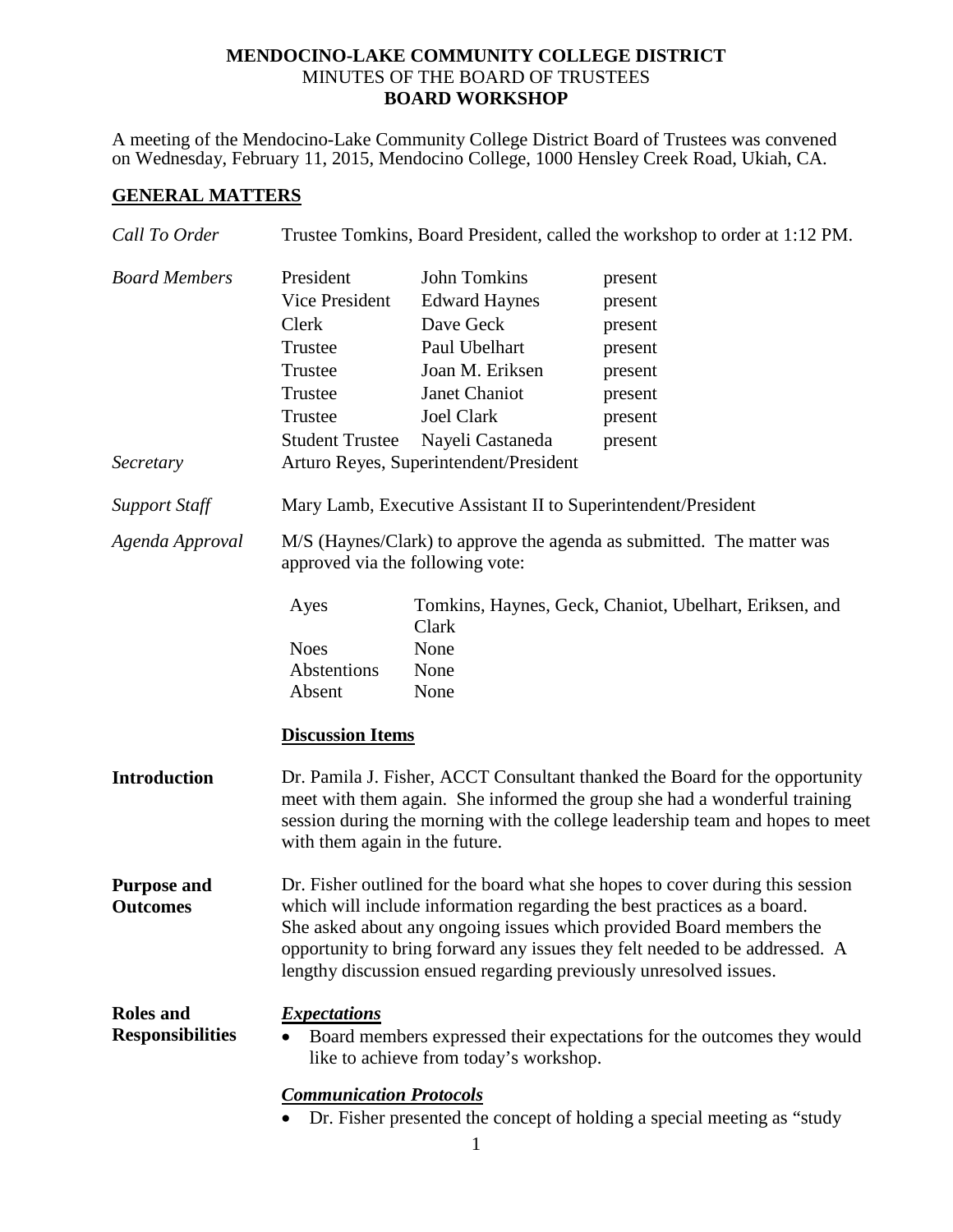meetings". These would not be an action meeting but one that usually covers a single topic. Staff and the Superintendent/President may be asked to attend but such a meeting must follow Brown Act regulations. Meetings such as would give the Board members a chance to hear what is on the minds of the other members. It is one of the ways you can have a dialog with each other while still adhering to the Brown Act. During these types of study sessions, Public Comments are held at the beginning of the meeting but members of the public do not get to participate during the discussion and communication would only be with the Superintendent/President and/or staff members present.

- Dr. Fisher strongly recommended the Superintendent/President be part of any communication held directly between community members and members of the Board. If the need for an ad-hoc committee is deemed necessary, the Superintendent/President should be included as part of that committee.
- Dr. Fisher asked the Board to consider what strategy they are using to get their message out to the world at large.

### *Complaints and Concerns*

A lengthy discussion ensued regarding serial meetings and what constitutes a serial meeting. Dr. Fisher highlighted the following areas she feels the Board should focus on:

- There needs to be a policy in place which specifically states there are to be no individual meetings by Board members with any constituent group or community members as a representative of the Board. She reminded Board members this is a serious violation of the Brown Act and is not to be tolerated.
- Public Comments at a Board meeting allow members of the public to make statements. Board members can discuss an issue among themselves but there should be no interaction between the two groups.
- Board members should not be afraid of a threatened lawsuit. Anyone can sue at any time over any issue and you only empower those who are threatening this type of action when you are influenced by a statement such as this.
- There needs to be a review of what policies need to be revised in light of the issues that have surfaced in the last few months.

### *President's Evaluation*

After reviewing the current Board Policy and Administrative Procedure for the evaluation of the Superintendent/President, there were several key issues Dr. Fisher felt the Board needs to address.

The current policy is straight forward and looks fine. The following comments from Dr. Fisher are in regard to Administrative Procedure 212.1:

- Do not mix the Board evaluation information with that from other sources.
- Should a 360 evaluation be completed at all? This is a very large group and the Board needs to determine if it is really necessary. If the Board wishes to continue obtaining the 360 evaluation, the use of software such as Survey Monkey to complete the survey would be extremely helpful. Be sure to disaggregate the data collected and provide the Superintendent/President

**Evaluation Best Practices: Policy and Procedures**

**Constituent Relationships**